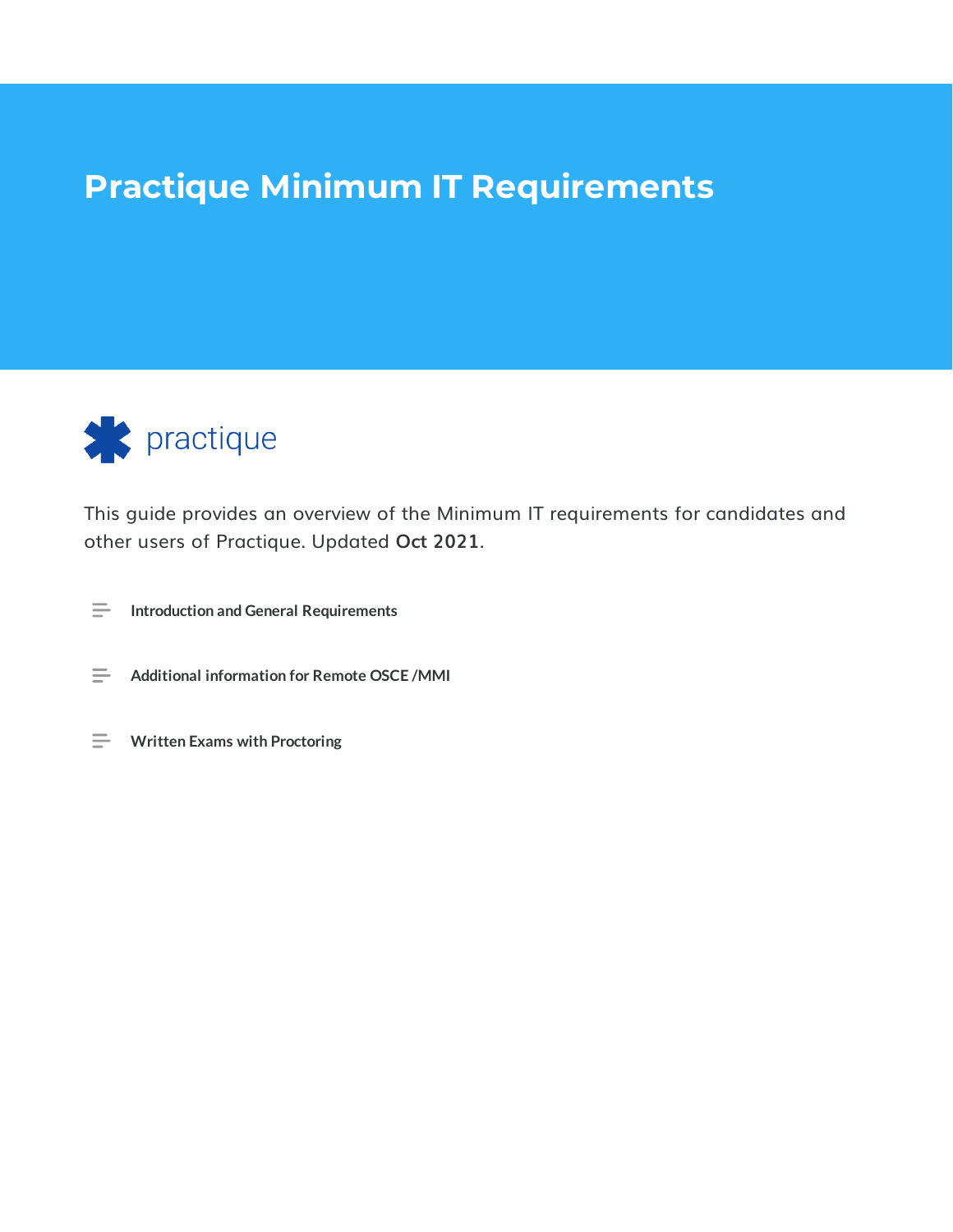# **Introduction and General Requirements**

## **Introduction**

With the growth of online exams and especially remote delivery there is greater pressure on both candidates and examiners own IT equipment and local internet capacity. It is good practice to recommend that all users regularly check and update their personal devices and the install the latest software updates as soon as possible - this includes browser updates and operating systems.

Wifi bandwidth is also important and again this should be sufficient to maintain a good connection for an extended period. It is important for users sharing a network to be mindful of the impact of activity of other household members, for example streaming music or films or playing video games. Users accessing Practique in the workplace will also need to check local firewalls and access to external websites; this is particularly relevant in NHS / hospital settings.

The following represents our general guidance and requirements which should be included in any communication to users. Please see the additional section in this guide for advice about proctored exams.

## **General Requirements**

For all exam formats and devices users should always check that they have installed the latest update to the Operating System and Browser version available on their device.

Practique can be used on a Laptop, PC or iPad. Practique is not designed for use on a mobile phone and this is not recommended.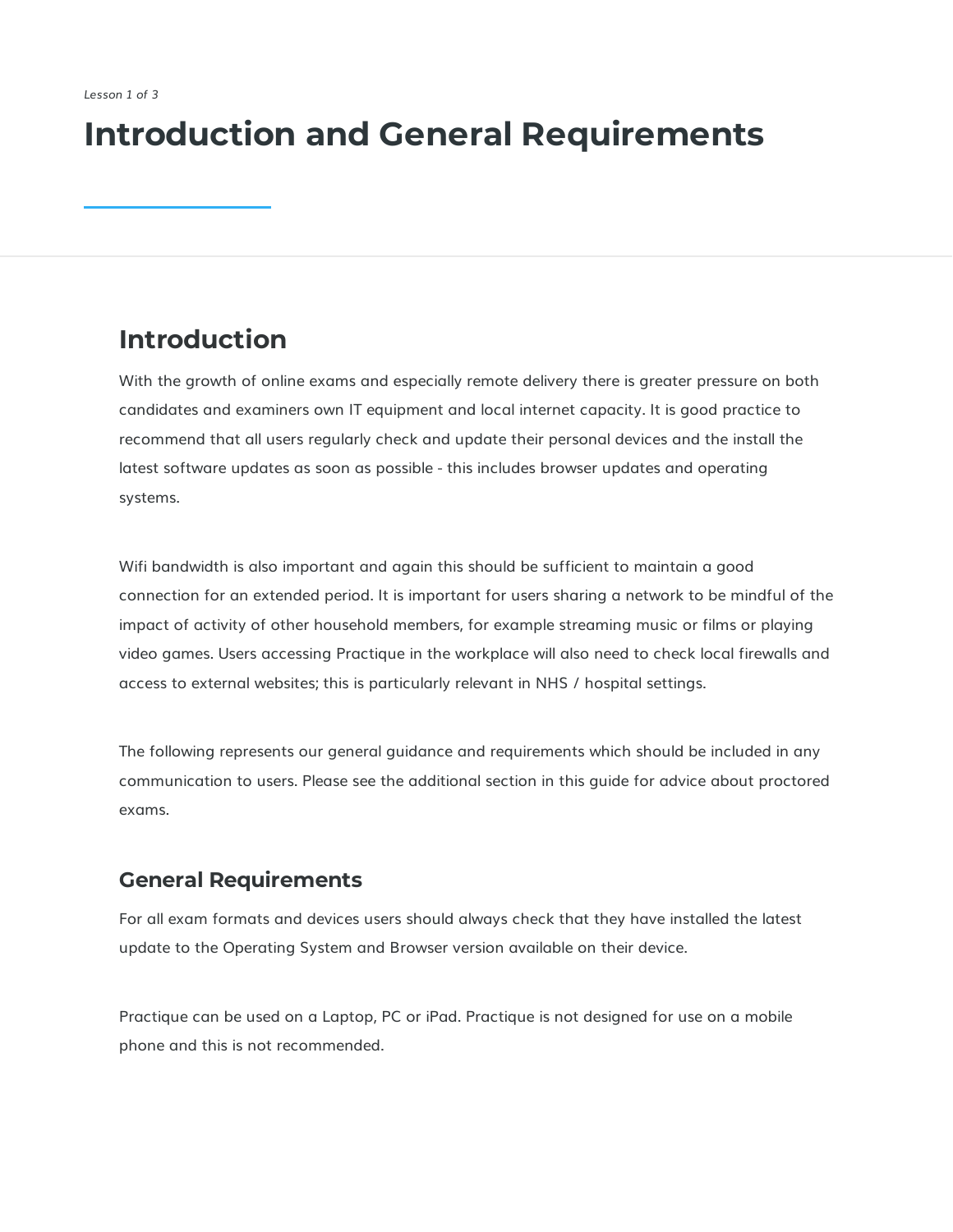Please note although there are a number of operating systems available the most commonly used are Microsoft Windows and Mac. Practique has been fully tested on these systems.

These are the latest versions available, those in bold are recommended. If users are unable to update to at least the oldest shown here they should seek advice as this may indicate their device is no longer viable.

## **Operating Systems (OS)**

#### **Windows (Microsoft)**

- Windows 8.1
- **Windows 10 (released in 2015)**

#### **MacOS**

- macOS 10.13: High Sierra 25 September 2017
- macOS 10.14: Mojave 24 September 2018
- **macOS 10.15: Catalina - 7 October 2019**
- **macOS 11: Big Sur - 12 November 2020**

#### **Browser**

There are a number of browsers available. We recommend using the **latest browser version available** to your operating system, new versions are released regularly.

- Google Chrome latest 94.0.4606.81
- Apple Safari latest 14.1
- Firefox Latest 92.0.1
- Microsoft Edge Latest 93 or 94 depending on the OS used.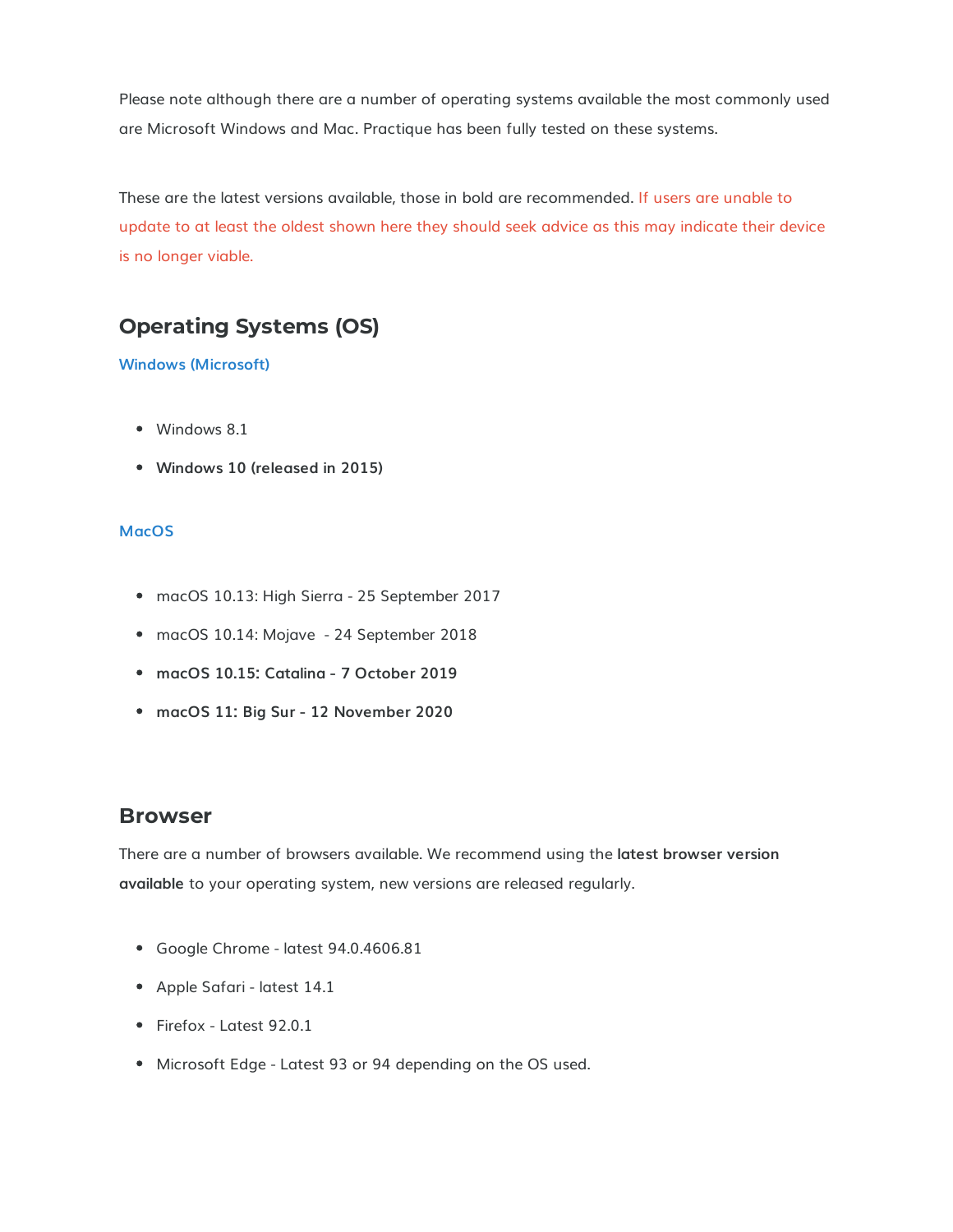**Please note: Some proctored exams are restricted to the use of Chrome -please see the section on proctored exams.**

## **Storage capacity**

This is relevant to larger written exams especially those with complex imaging.The recommended minimum is a **minimum 20GB free space** on Desktop/Laptop

## **Internet / bandwidth**

A stable internet connection is vital to ensure access to the exam, a smooth and continuous connection during an assessment or interview and that all marks, and answers, in a written exam are submitted successfully. It is important that all users check their bandwidth several times before the exam and in the location they will be on the day. and using the same device. An ethernet connection is advisable for any user who has concerns. We recommend as a minimum:

An **upload** and **download** speed of **2Mbps**.

This is particularly important for users who are required to sustain video streaming in a remote OCSE or during a proctored exam.

#### **Network access**

It is unusual, but worth checking in advance of exam day that users - Candidates and Examiners/Assessors who will be accessing Practique in the workplace are able to do so, this is particularly relevant in NHS / hospital settings where a firewall or restricted access to external websites may be in place. If there is a problem the IT department may need to "Whitelist" Practique. This involves providing your practique instance url and asking that this be an allowed site.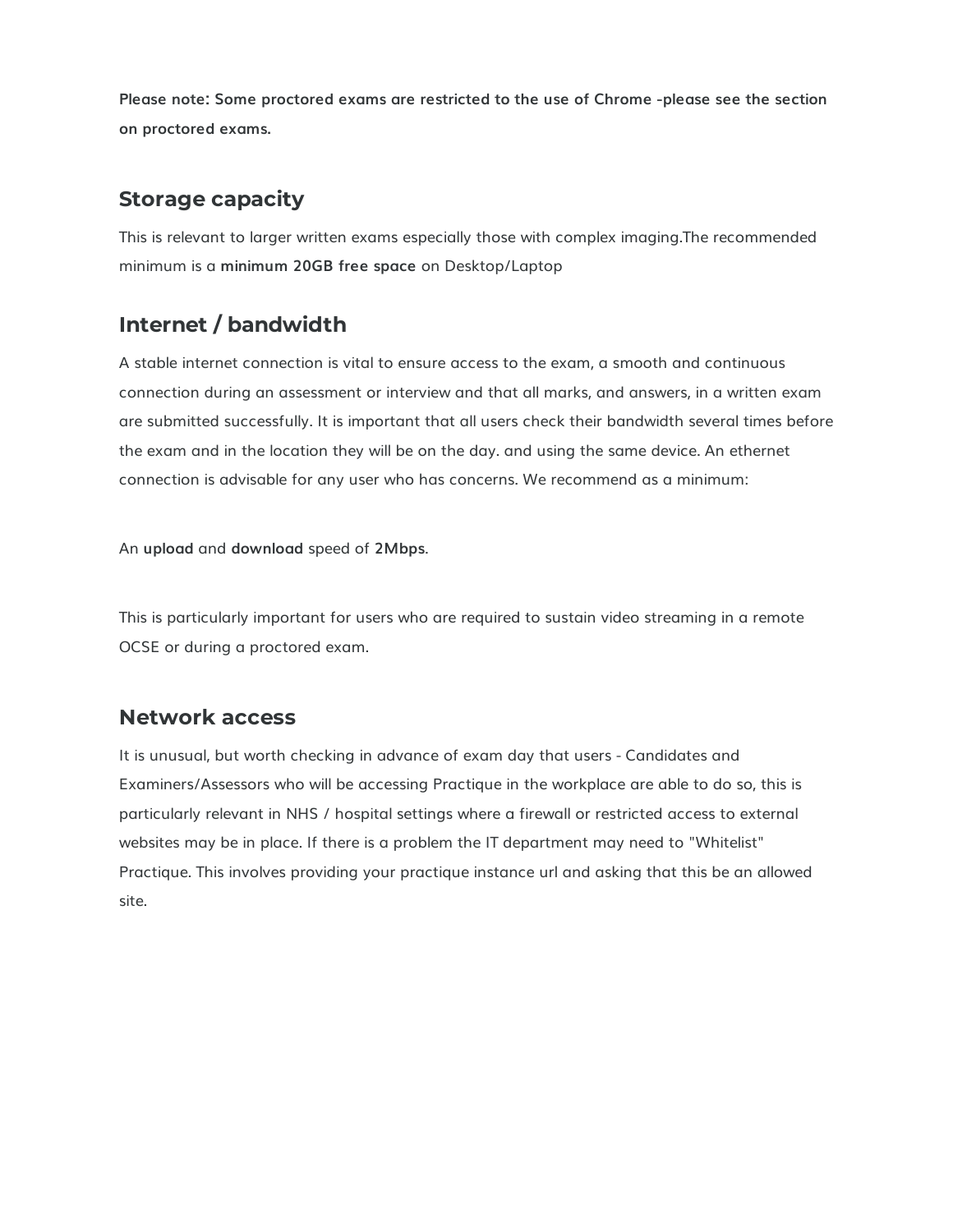# **Additional information for Remote OSCE /MMI**

#### **Pre checks**

Practique remote OSCE uses Amazon Chime video conferencing software. During the preparation period it is important that ALL users - Candidates / Examiners /Observers etc. carry out the Amazon Chime check to make sure their IT is compatible. The check is below:

#### <https://app.chime.aws/check>

**Note:** Users who are participating in the exam from the workplace i.e. NHS/hospital setting or via any other public network, you need to check that Amazon Chime is whitelisted to ensure that your audio/video connection is not blocked by the network Firewall.

Please contact the local IT support team and share the following information below for as a guide for adjusting network settings:

URL: \*.chime.aws

Allow TCP:443 for websocket connectivity and https

Allow UDP:3478 for media i.e. audio/video connectivity on https

#### **Additional Bandwidth**

The recommended 2.O Mbps (upload and download) should be sufficient to successfully complete a remote OSCE or MMI, however, if other conferencing software is used at the same time e.g.